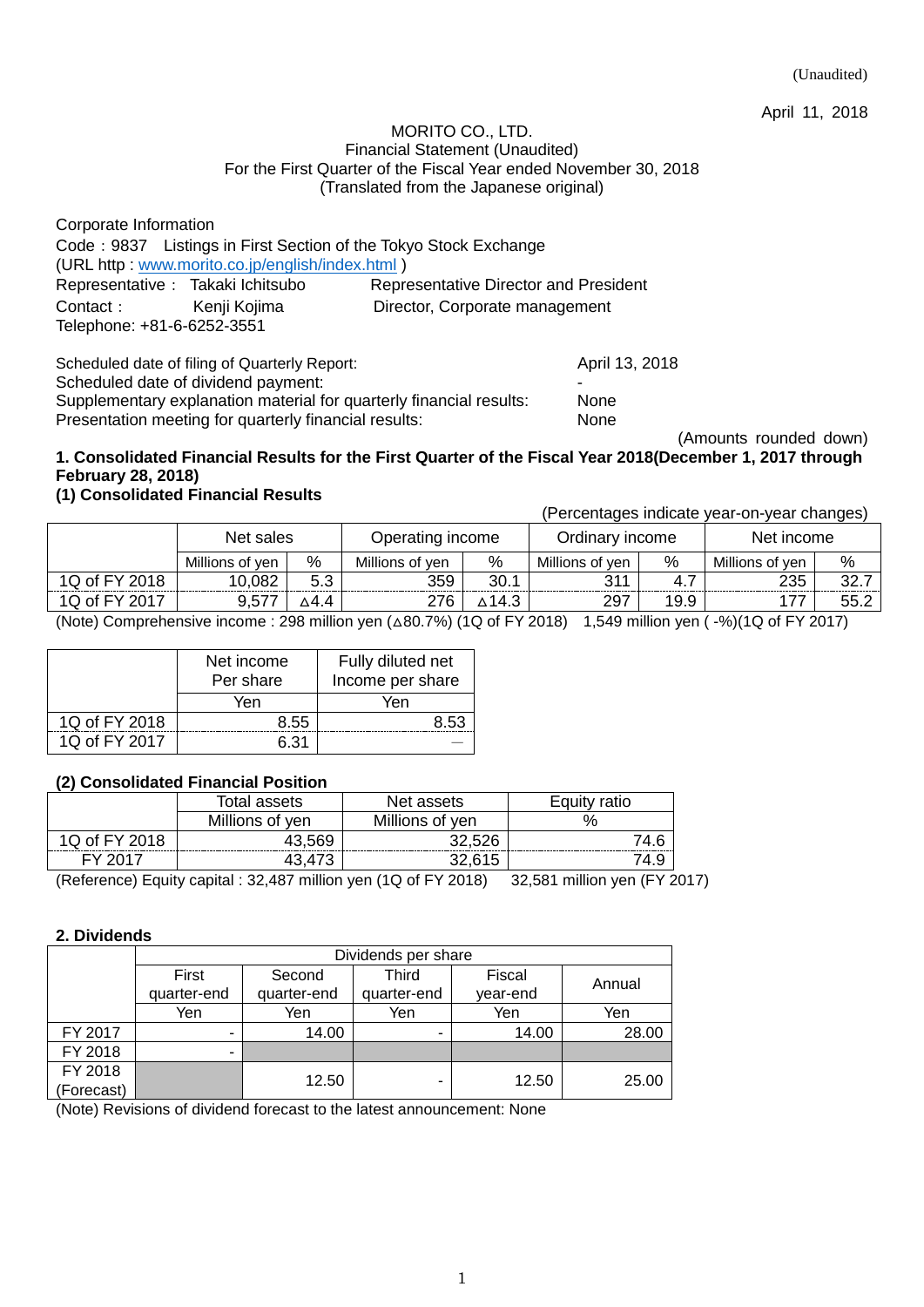### **3. Consolidated Forecast for FY 2018 (December 1, 2017 through November 30, 2018)**

| (Percentages represent changes from corresponding period of previous year) |  |  |  |  |
|----------------------------------------------------------------------------|--|--|--|--|
|                                                                            |  |  |  |  |

|           | Net Sales<br>Operating income |     |                    | Ordinary profit |                    | Net income |                    |                  |       |
|-----------|-------------------------------|-----|--------------------|-----------------|--------------------|------------|--------------------|------------------|-------|
|           | Millions of<br>ven            | %   | Millions of<br>ven | %               | Millions of<br>yen | %          | Millions of<br>yen | %                | Yen   |
| Full year | 44,000                        | 6.3 | 2,000              | 171             | ,900               | 11.5       | ,300               | $\triangle$ 60.7 | 47.27 |

\*Notes

(1) Changes of important subsidiaries during the period (changes of specific subsidiaries in accordance with changes in the scope of consolidation) : None

Newly included : None

Extended company : None

(2) Adoption of special accounting treatment for preparing quarterly consolidated financial statements: None

(3) Changes in accounting policies and changes or restatement of accounting estimates

| (i)   | , a complete the active account of the active account of the complete the complete the second complete members<br>Changes in accounting policies caused by revision of accounting standards: | None |
|-------|----------------------------------------------------------------------------------------------------------------------------------------------------------------------------------------------|------|
| (ii)  | Changes in accounting policies other than (i):                                                                                                                                               | None |
| (iii) | Changes in accounting estimates:                                                                                                                                                             | None |

(iv) Restatements: None

(4) Number of outstanding shares (common shares)

(i) Number of outstanding shares, including treasury shares at end of period:

|      | 30,800,000 shares                                             | (as of February 28, 2018) |
|------|---------------------------------------------------------------|---------------------------|
|      | 30,800,000 shares                                             | (as of November 30, 2017) |
| (ii) | Number of shares of treasury stock at end of period:          |                           |
|      | 3,300,000 shares                                              | (as of February 28, 2018) |
|      | 3,300,100 shares                                              | (as of November 30, 2017) |
|      | (iii) Average outstanding number of shares during the period: |                           |
|      | 27,500,000 shares                                             | (the 1Q of FY2017)        |
|      | 28,089,867 shares                                             | (the 1Q of FY2018)        |
|      |                                                               |                           |

\*This quarterly financial summary does not need to undergo an audit.

\*Disclosure and other special notes regarding performance forecasts

The forecast in this quarterly statement is based on information available to management as of the date on which these performance-related figures were disclosed, and various factors may cause actual results to differ from these forecasts. For issues to keep in mind when using the forecasts and criteria conditioned upon the forecasts, please refer to "1. Qualitative Information for the Period under Review (2) Outlook for the next fiscal year" on page 5.

We have also introduced "Stock Granting Trust (J-ESOP)" and "Board Incentive Plan (BIP)". Consequently, the shares held by Trust and Custody Service Bank, ltd. and The Master Trust Bank of Japan, ltd. are included in the treasury stock.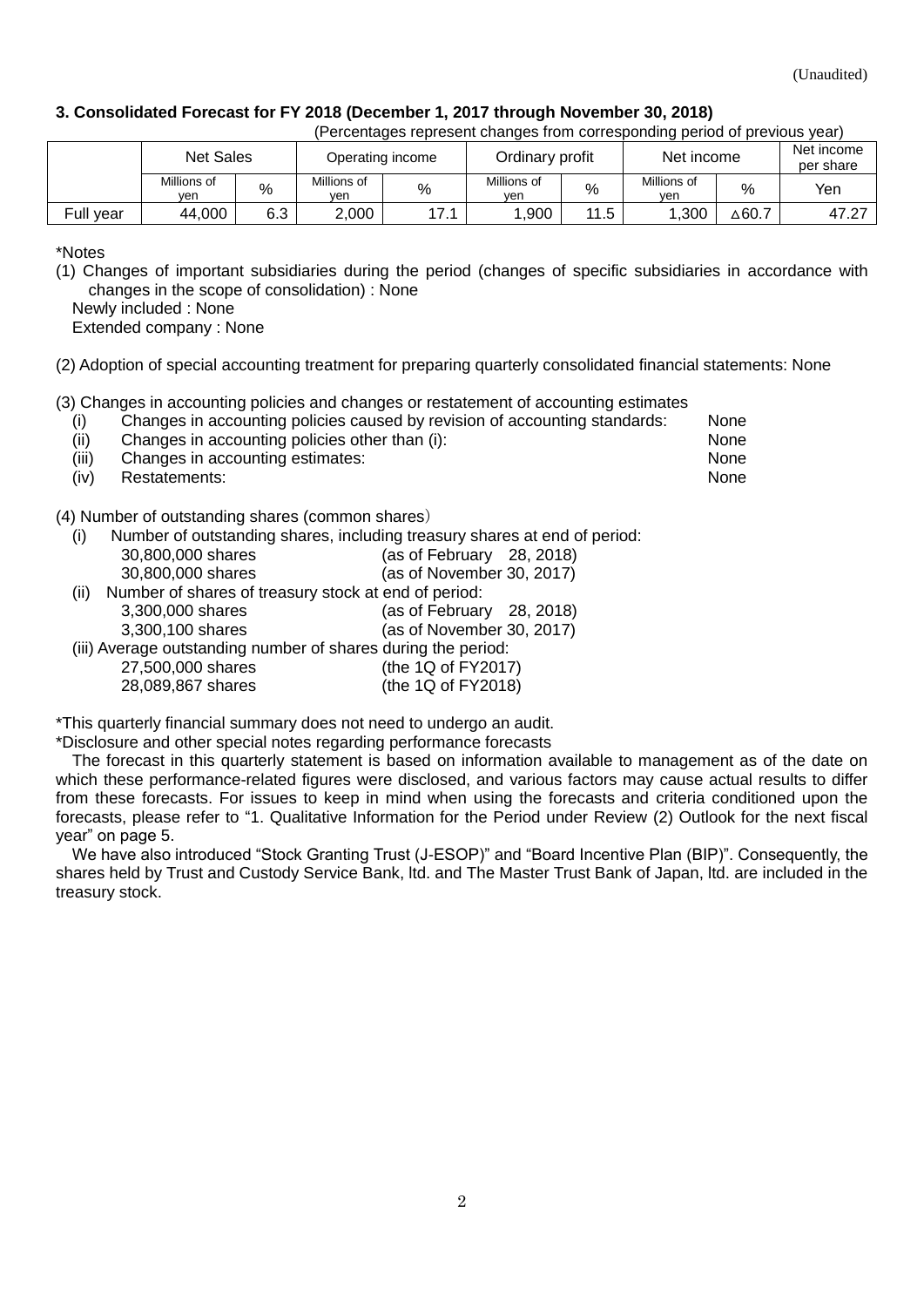| (2) Forecast of Consolidated Business Results and other Forward-looking Informantion 5                  |  |
|---------------------------------------------------------------------------------------------------------|--|
|                                                                                                         |  |
|                                                                                                         |  |
| (2) Adoption of Special Accounting Treatment for Preparing Quarterly Consolidated Financial Statement 5 |  |
| (3) Changes in Accounting Policies, Changes in Accounting Estimates and Revision Restated 5             |  |
|                                                                                                         |  |
|                                                                                                         |  |
|                                                                                                         |  |
| (2) Quarterly Consolidated Statements of Income and Consolidated Statements of Comprehensive Income8    |  |
|                                                                                                         |  |
|                                                                                                         |  |
|                                                                                                         |  |
|                                                                                                         |  |
|                                                                                                         |  |
|                                                                                                         |  |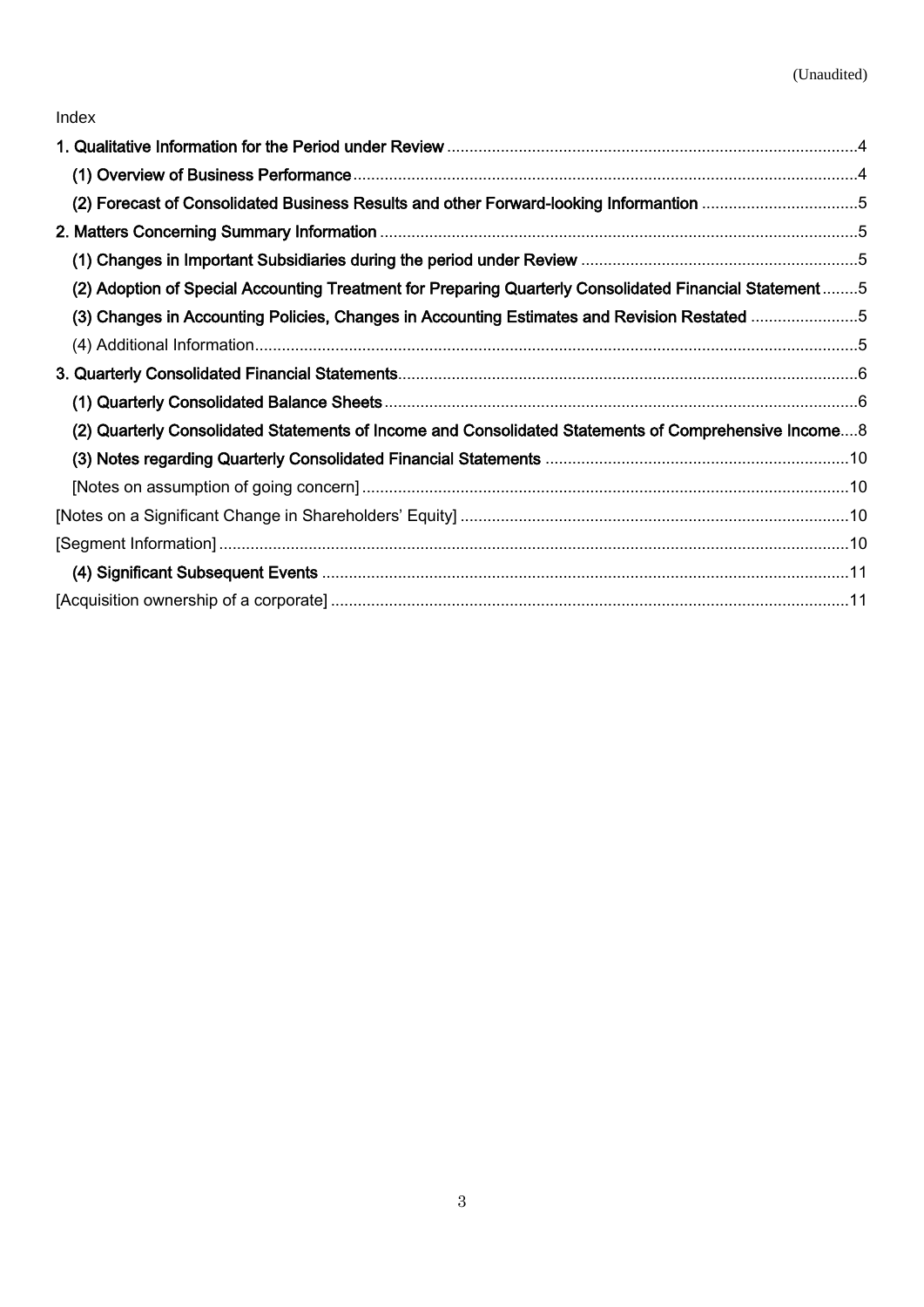### <span id="page-3-0"></span>**1. Qualitative Information for the Period under Review**

### <span id="page-3-1"></span>**(1) Overview of Business Performance**

In the first quarter (From 1<sup>st</sup> December, 2017 to 28<sup>th</sup> February, 2018) of the fiscal year ended November 30<sup>th</sup>, 2018 (From 1<sup>st</sup> December, 2017 to 30<sup>th</sup> November, 2018), the Japanese economy has shown signs of gradual recovery by improving employment situation and capital investment because corporate performance has continued stable.

In the global economy, although the improving economic in the U.S. was progressing, the uncertain situation continued due to the uncertainty of overseas economies and instability of raw material prices, and increase of uncertain international circumstances in Asia.

In such a situation, our group is accelerating a growth strategy by the development of value-added Japanese items, expansion of a global sales channel under the  $7<sup>th</sup>$  mid-term management plan, and will promote the realization of value creation which the era seeks, expand our business in not only existing market such ASEAN, china, western, but also in untapped market.

As a result, in the current quarterly performance reaches net sales ¥10,082 million (increased by 5.3% from a year earlier), operating income ¥359 million (increased by 30.1% from a year earlier), ordinary income ¥311 million (increased by 4.7% from a year earlier), net income ¥235 million (increased by 32.7% from a year earlier).

The exchange rate used for the oversea subsidiaries' consolidated financial statement of the current quarter end as below:

|            | 1Q Oct-Dec      |
|------------|-----------------|
| USD        | 112.98 (109.43) |
| <b>EUR</b> | 133.01 (117.86) |
| <b>RMB</b> | 17.08 (15.99)   |
| <b>HKD</b> | 14.47 (14.11)   |
| <b>TWD</b> | 3.75(3.45)      |
| <b>VND</b> | 0.0050(0.0048)  |
| <b>THB</b> | 3.43(3.09)      |

 $*($ ) is the exchange rate of the 1<sup>st</sup> quarter of FY2017.

Segment information as below

### [Japan]

As for the apparel division, sales of the accessories for sports apparel manufacturer was decreased, however sales of the accessories for uniform/working wear and mass retailer were increased.

In the consumer product division, sales of accessories for health-related items such as medical supporters, sales of accessories for shoes, and sales of products for footwear-related, hardware store/working wear store, retailers and automobile interior components were increased.

As a result, net sales were ¥6,949 million (increased by 5.7% from a year earlier).

### [Asia]

As for the apparel division, sales of the accessories for Japanese apparel manufacturers in Shanghai and EU/the US apparel manufacturers in Hong Kong were increased.

In the consumer product division, sales of the automobile interior component for Japanese auto makers in Shanghai were increased, however sales of accessories for video equipment in Hong Kong and Thailand were decreased.

As a result, net sales were ¥1,687 million (decreased by 4.3% from a year earlier).

#### [Europe and the U.S.]

As for the apparel division, sales of the accessories in EU and the US were increased.

In the consumer product division, sales of automobile interior component for Japanese auto makers in Europe was the same as 1<sup>st</sup> quarter of previous year, however sales of automobile interior component for Japanese auto maker in the US was increased.

As a result, net sales were ¥1,446 million (increased by 16.6% from a year earlier).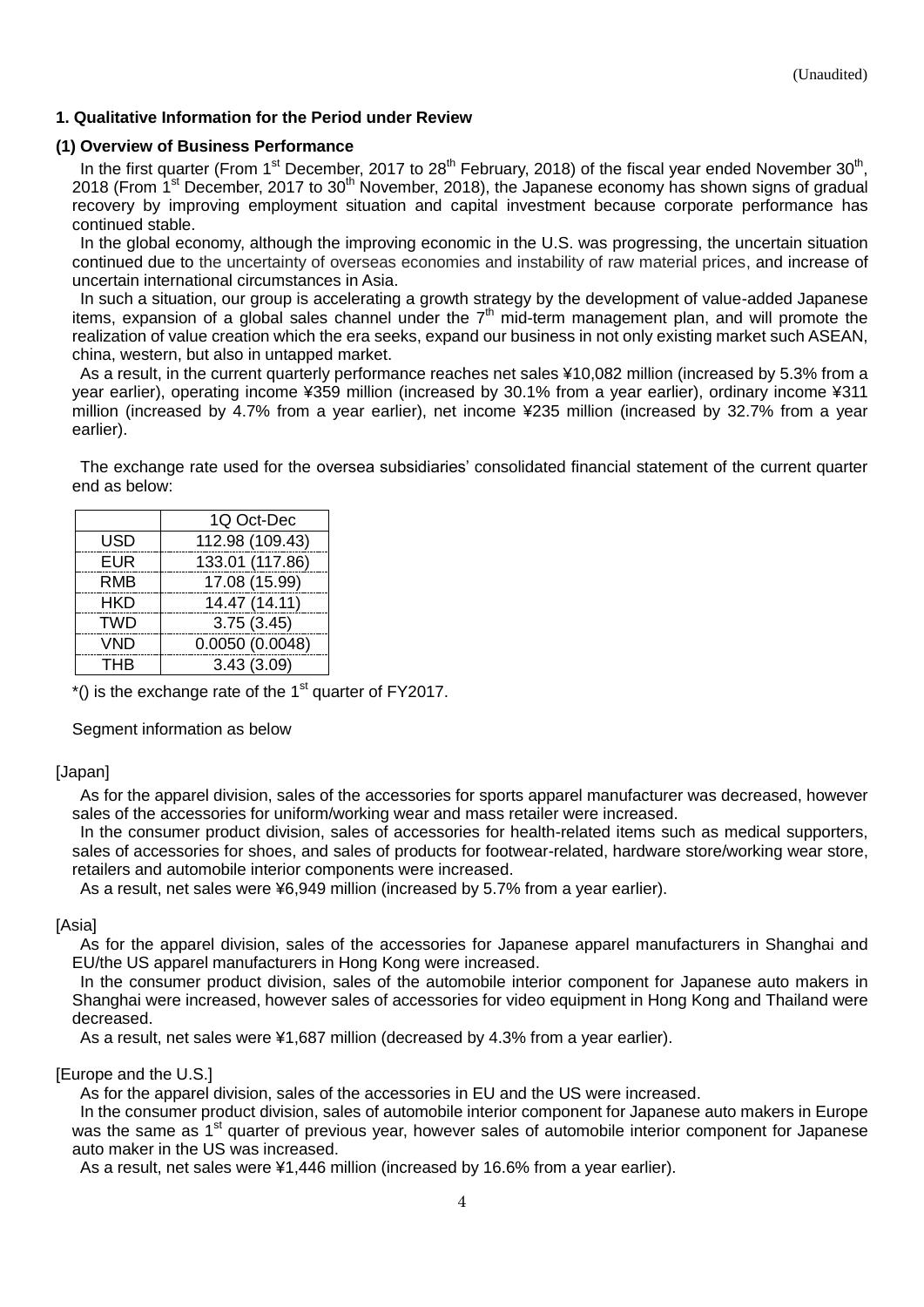## <span id="page-4-0"></span>**(2) Forecast of Consolidated Business Results and other Forward-looking Informantion**

Currently, there has been no change in the consolidated forecast of FY2018 which was announced in  $12<sup>th</sup>$ January, 2018.

### <span id="page-4-1"></span>**2. Matters Concerning Summary Information**

<span id="page-4-2"></span>**(1) Changes in Important Subsidiaries during the period under Review** Not applicable

<span id="page-4-3"></span>**(2) Adoption of Special Accounting Treatment for Preparing Quarterly Consolidated Financial Statement** Not applicable

<span id="page-4-4"></span>**(3) Changes in Accounting Policies, Changes in Accounting Estimates and Revision Restated** Not applicable

<span id="page-4-5"></span>**(4) Additional Information**

Not applicable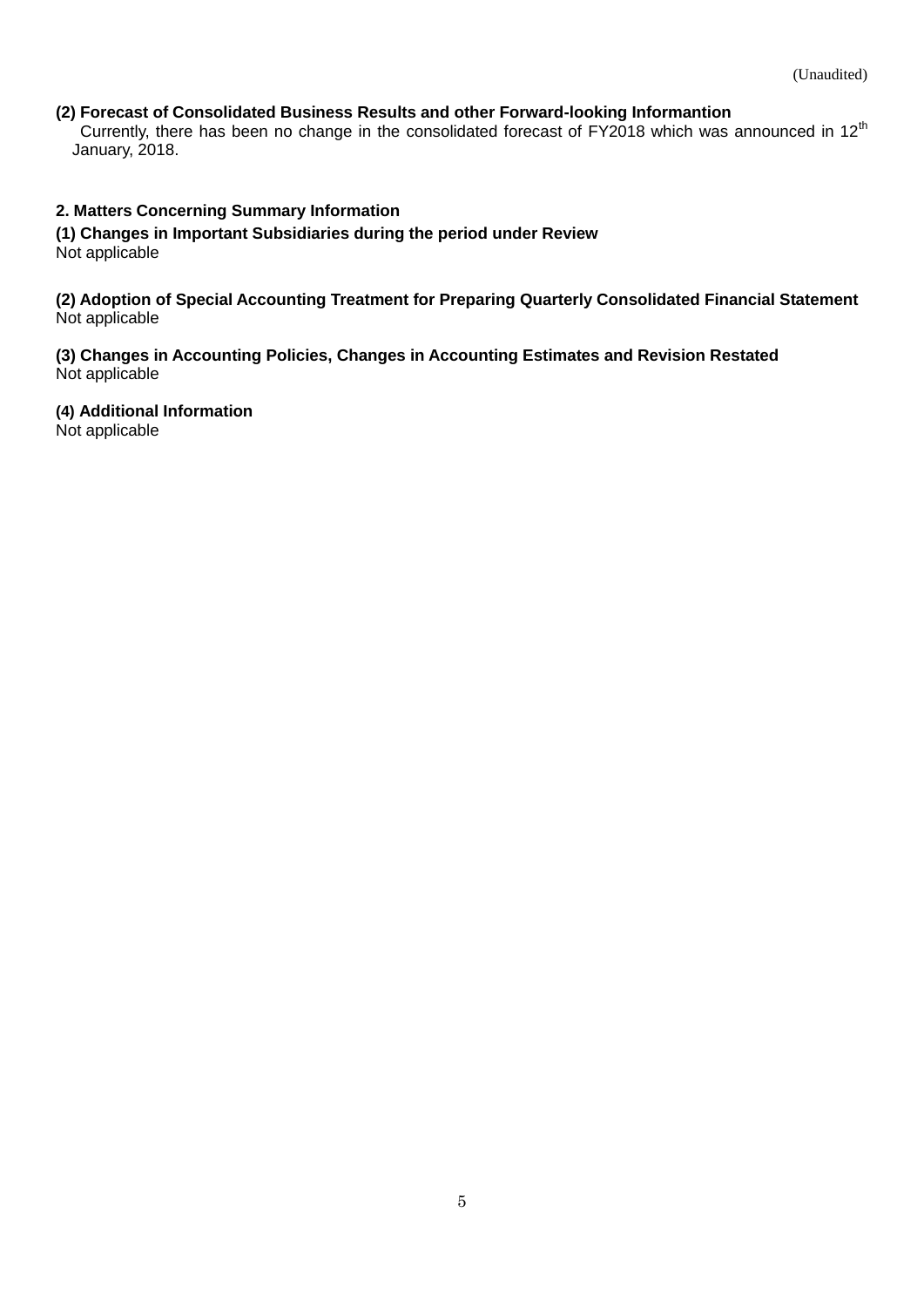# <span id="page-5-0"></span>**3. Quarterly Consolidated Financial Statements**

## <span id="page-5-1"></span>**(1) Quarterly Consolidated Balance Sheets**

|                                                      | FY 2017                   | FY 2018                  |
|------------------------------------------------------|---------------------------|--------------------------|
|                                                      | (As of November 30, 2017) | (As of Februry 28, 2018) |
|                                                      | Thousands of yen          | Thousands of yen         |
| <b>Assets</b>                                        |                           |                          |
| <b>Current assets</b>                                |                           |                          |
| Cash and deposits                                    | 12,235,613                | 11,100,612               |
| Notes and accounts receivable                        | 10,797,872                | 10,632,027               |
| Inventory                                            | 4,305,396                 | 4,998,441                |
| Other current assets                                 | 730,080                   | 603,917                  |
| Allowance for doubtful accounts                      | $\triangle$ 35,215        | $\triangle$ 32,605       |
| <b>Total current assets</b>                          | 28,033,747                | 27,302,392               |
| <b>Fixed assets</b>                                  |                           |                          |
| <b>Tangible fixed assets</b>                         |                           |                          |
| Land                                                 | 2,526,981                 | 2,527,151                |
| Other tangible fixed assets                          | 3,356,661                 | 4,224,824                |
| <b>Total tangible fixed assets</b>                   | 5,883,643                 | 6,751,976                |
| Intangible fixed assets                              |                           |                          |
| Goodwill                                             | 2,728,172                 | 2,690,547                |
| Other Intangible fixed assets                        | 1,276,348                 | 1,249,493                |
| <b>Total intangible fixed assets</b>                 | 4,004,521                 | 3,940,041                |
| Investments and other fixed assets                   |                           |                          |
| <b>Investment securities</b>                         | 4,551,840                 | 4,589,758                |
| Net defined benefit asset                            | 289,728                   | 290,116                  |
| Other fixed assets                                   | 765,704                   | 756,731                  |
| Allowance for doubtful account                       | ∆70,037                   | △74,159                  |
| Total investments and other fixed assets             | 5,537,236                 | 5,562,447                |
| <b>Total fixed assets</b>                            | 15,425,400                | 16,254,464               |
| Deferred assets                                      | 14,004                    | 12,953                   |
| <b>Total assets</b>                                  | 43,473,152                | 43,569,810               |
| <b>Liabilities</b>                                   |                           |                          |
| <b>Current liabilities</b>                           |                           |                          |
| Notes and accounts payable                           | 4,317,325                 | 4,682,502                |
| Short-term loans payable                             | 50,000                    | 50,000                   |
| Current portion of bonds                             | 400,000                   | 400,000                  |
| Current portion of long-term debt                    | 161,081                   | 78,066                   |
| Accrued tax payable                                  | 481,935                   | 123,944                  |
| Reserve for bonuses                                  | 208,130                   | 200,102                  |
| Reserve for director's bonuses                       | 66,799                    | 29,732                   |
| Other current liabilities                            | 1,266,606                 | 1,022,819                |
| <b>Total current liabilities</b>                     | 6,951,879                 | 6,587,166                |
| <b>Fixed liabilities</b>                             |                           |                          |
| Bonds payable                                        | 1,000,000                 | 1,000,000                |
| Long-term debt                                       |                           | 639,166                  |
| Provision for retirement benefit by stock            | 24,761                    | 23,980                   |
| Provision for director's retirement benefit          | 41,083                    | 42,283                   |
| Provision for director's retirement benefit by stock | 51,552                    | 56,424                   |
| Provision for environmental measures                 | 20,217                    | 20,272                   |
| Net defined benefit liability                        | 916,630                   | 913,058                  |
| Other fixed liabilities                              | 1,851,890                 | 1,761,273                |
| <b>Total fixed liabilities</b>                       | 3,906,135                 | 4,456,458                |
| <b>Total liabilities</b>                             | 10,858,014                | 11,043,625               |
|                                                      |                           |                          |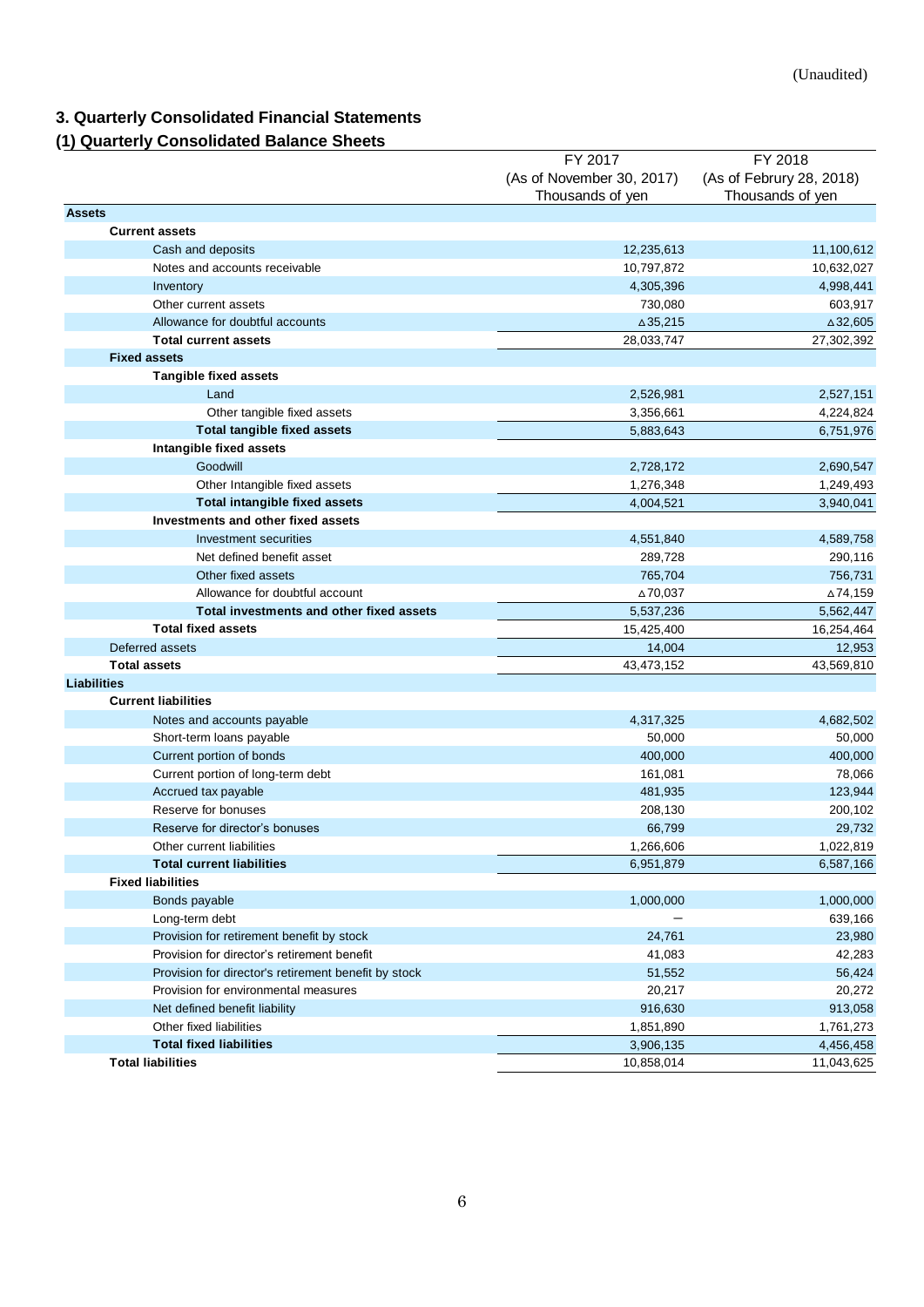|                                                       | FY 2017                   | FY 2018                  |
|-------------------------------------------------------|---------------------------|--------------------------|
|                                                       | (As of November 30, 2017) | (As of Februry 28, 2018) |
|                                                       | Thousands of yen          | Thousands of yen         |
| <b>Net Assets</b>                                     |                           |                          |
| Shareholders' equity                                  |                           |                          |
| Capital                                               | 3,532,492                 | 3,532,492                |
| Capital surplus                                       | 3,498,724                 | 3,498,724                |
| Retained earnings                                     | 24,713,167                | 24,555,502               |
| Treasury stock                                        | △2,122,115                | △2,122,076               |
| Total shareholders' equity                            | 29,622,267                | 29,464,642               |
| Other comprehensive income                            |                           |                          |
| Valuation difference on available-for-sale securities | 1,577,017                 | 1,552,315                |
| Deferred gains or losses on hedges                    | $\triangle$ 1,203         | $\triangle$ 862          |
| Difference in revaluation of land                     | 621,625                   | 621,625                  |
| Foreign currency translation adjustment               | 789,883                   | 876,496                  |
| Remeasurement of defined benefit plans                | △28,110                   | $\triangle$ 26,604       |
| Total other comprehensive income                      | 2,959,211                 | 3,022,970                |
| Subscription rights to shares                         | 33,658                    | 38,572                   |
| <b>Minority interests</b>                             |                           |                          |
| <b>Total net assets</b>                               | 32,615,138                | 32,526,185               |
| <b>Total liabilities and net assets</b>               | 43,473,152                | 43,569,810               |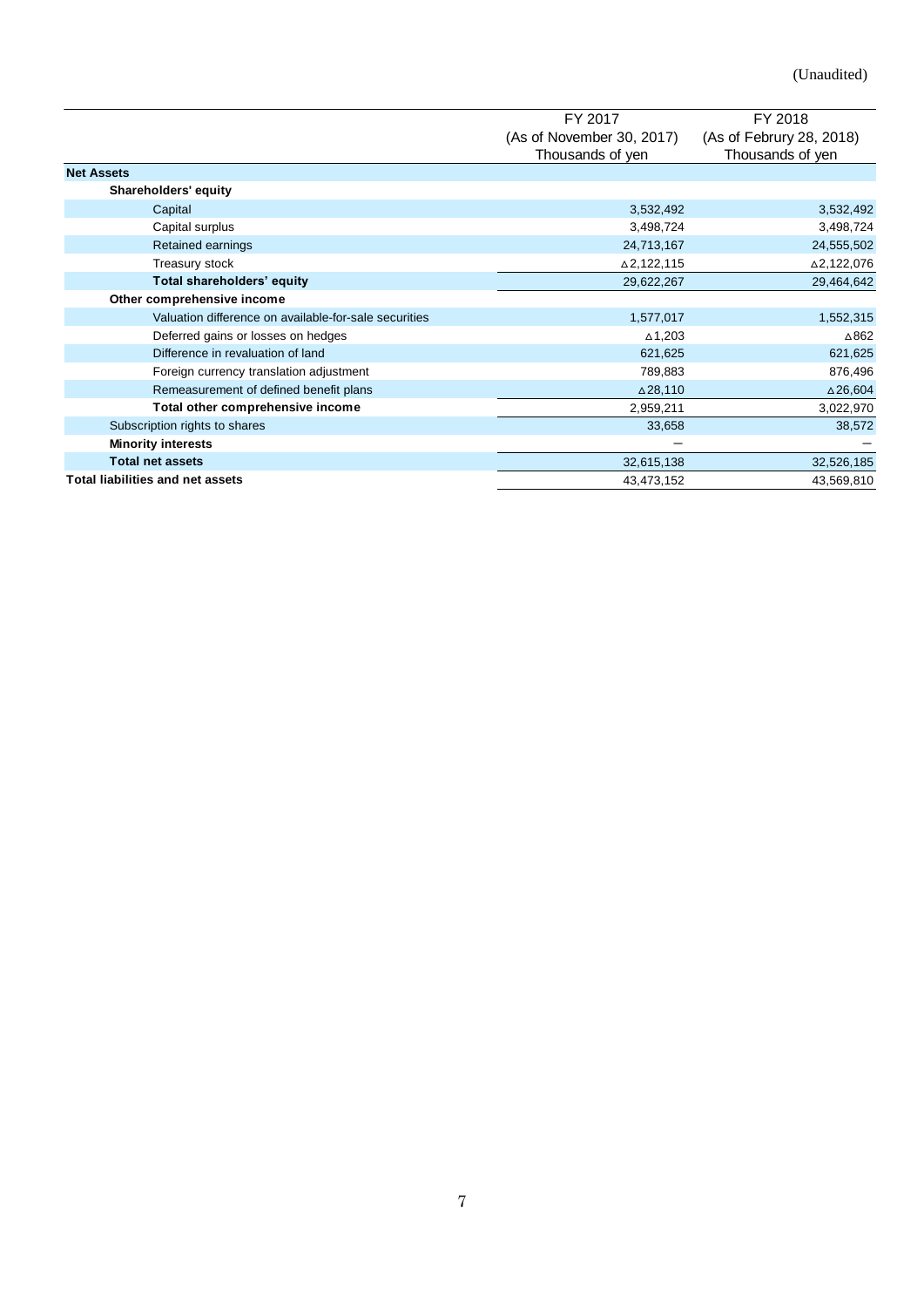## <span id="page-7-0"></span>**(2) Quarterly Consolidated Statements of Income and Consolidated Statements of Comprehensive Income**

Quarterly Consolidated Statements of Income

The First Quarter accounting period

|                                                        | FY 2017                   | FY 2018                   |
|--------------------------------------------------------|---------------------------|---------------------------|
|                                                        | (December 1, 2016 through | (December 1, 2017 through |
|                                                        | Februry 28, 2017)         | Februry 28, 2018)         |
|                                                        | Thousands of yen          | Thousands of yen          |
| <b>Net sales</b>                                       | 9,577,100                 | 10,082,802                |
| Cost of sales                                          | 7,039,032                 | 7,374,953                 |
| <b>Gross profit</b>                                    | 2,538,067                 | 2,707,848                 |
| Total selling, general and administrative expense      | 2,261,904                 | 2,348,692                 |
| <b>Operating Income</b>                                | 276,163                   | 359,156                   |
| Non-operating income                                   |                           |                           |
| Interest received                                      | 5,047                     | 6,094                     |
| Dividends received                                     | 6,704                     | 6,608                     |
| Rent on real estate                                    | 12,850                    | 10,048                    |
| Foreign exchange gains                                 | 27,984                    |                           |
| Equity in earnings of affiliates                       | 11,019                    | 10,463                    |
| Subsidy income                                         |                           | 12,779                    |
| Other non-operating income                             | 12,823                    | 2,535                     |
| Total non-operating income                             | 76,430                    | 48,530                    |
| Non-operating expenses                                 |                           |                           |
| Interest paid                                          | 2,242                     | 760                       |
| Cash discount on sales                                 | 21,264                    | 19,786                    |
| Foreign Exchange Loss                                  |                           | 53,998                    |
| Others non-operating expense                           | 31,307                    | 21,437                    |
| Total non-operating expense                            | 54,814                    | 95,983                    |
| <b>Ordinary Income</b>                                 | 297,779                   | 311,702                   |
| <b>Extra ordinary income</b>                           |                           |                           |
| Gains on sales of fixed assets                         | 299                       | 126                       |
| Total extra ordinary income                            | 299                       | 126                       |
| <b>Extra ordinary loss</b>                             |                           |                           |
| Loss on sales of fixed assets                          | 2,473                     | 34                        |
| Loss on disposal of fixed assets                       | 576                       | 2,829                     |
| Loss of business restructuring                         |                           | 4,782                     |
| Loss on golf membership rights                         | 700                       |                           |
| Total extra ordinary loss                              | 3,749                     | 7,646                     |
| Net income before taxes and other adjustment           | 294,329                   | 304,182                   |
| Corporate, inhabitant and business taxes               | 109,734                   | 140,517                   |
| Adjustments to corporate and other taxes               | 7,318                     | ∆71,514                   |
| <b>Total income taxes</b>                              | 117,052                   | 69,003                    |
| Net income                                             | 177,276                   | 235,179                   |
| Profit(Loss) attributable to non-controlling interests |                           |                           |
| Profit(Loss) attributable to owners of parent          | 177,276                   | 235,179                   |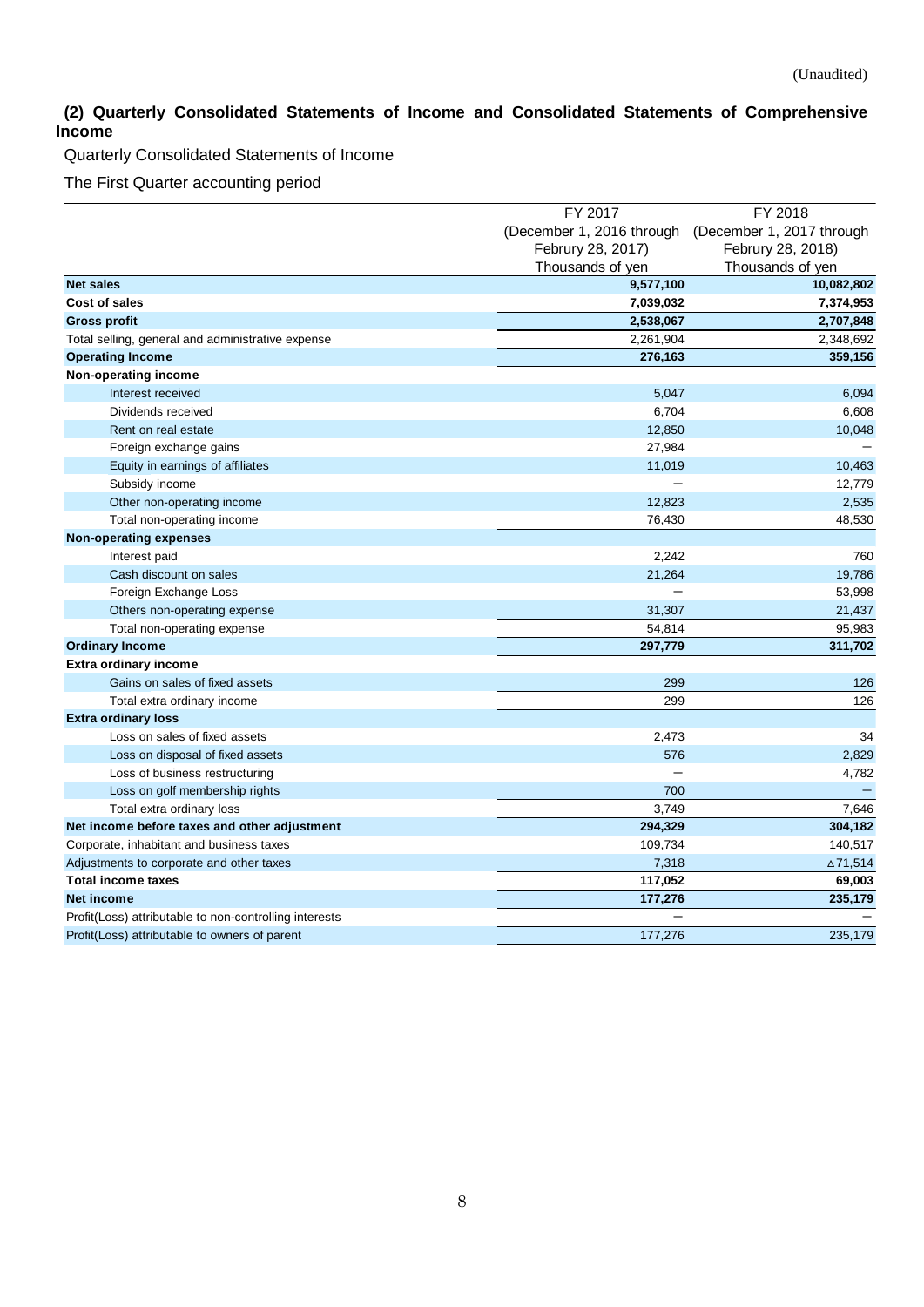# Quarterly Consolidated Statements of Comprehensive Income

## The First Quarter accounting period

|                                                                                     | FY 2017                   | FY 2018                   |
|-------------------------------------------------------------------------------------|---------------------------|---------------------------|
|                                                                                     | (December 1, 2016 through | (December 1, 2017 through |
|                                                                                     | Februry 28, 2017)         | Februry 28, 2018)         |
|                                                                                     | Thousands of yen          | Thousands of yen          |
| Net Income                                                                          | 177,276                   | 235,179                   |
| Other comprehensive income                                                          |                           |                           |
| Unrealized gain(loss) on available-for-sale securities                              | △33,384                   | ∆24,701                   |
| Deferred gains or losses on hedges                                                  | ∆1,475                    | 335                       |
| Foreign currency translation adjustment                                             | 1,402,233                 | 86,612                    |
| Adjustments to retirement benefit                                                   | 5,172                     | 1,506                     |
| Share of other comprehensive income of associates accounted for using equity method |                           | 5                         |
| Total other comprehensive income                                                    | 1,372,544                 | 63,758                    |
| Comprehensive income                                                                | 1,549,821                 | 298,937                   |
| (Breakdown)                                                                         |                           |                           |
| Comprehensive income attribute to the parent                                        | 1,549,821                 | 298,937                   |
| Comprehensive income attribute to the minority shareholders                         |                           |                           |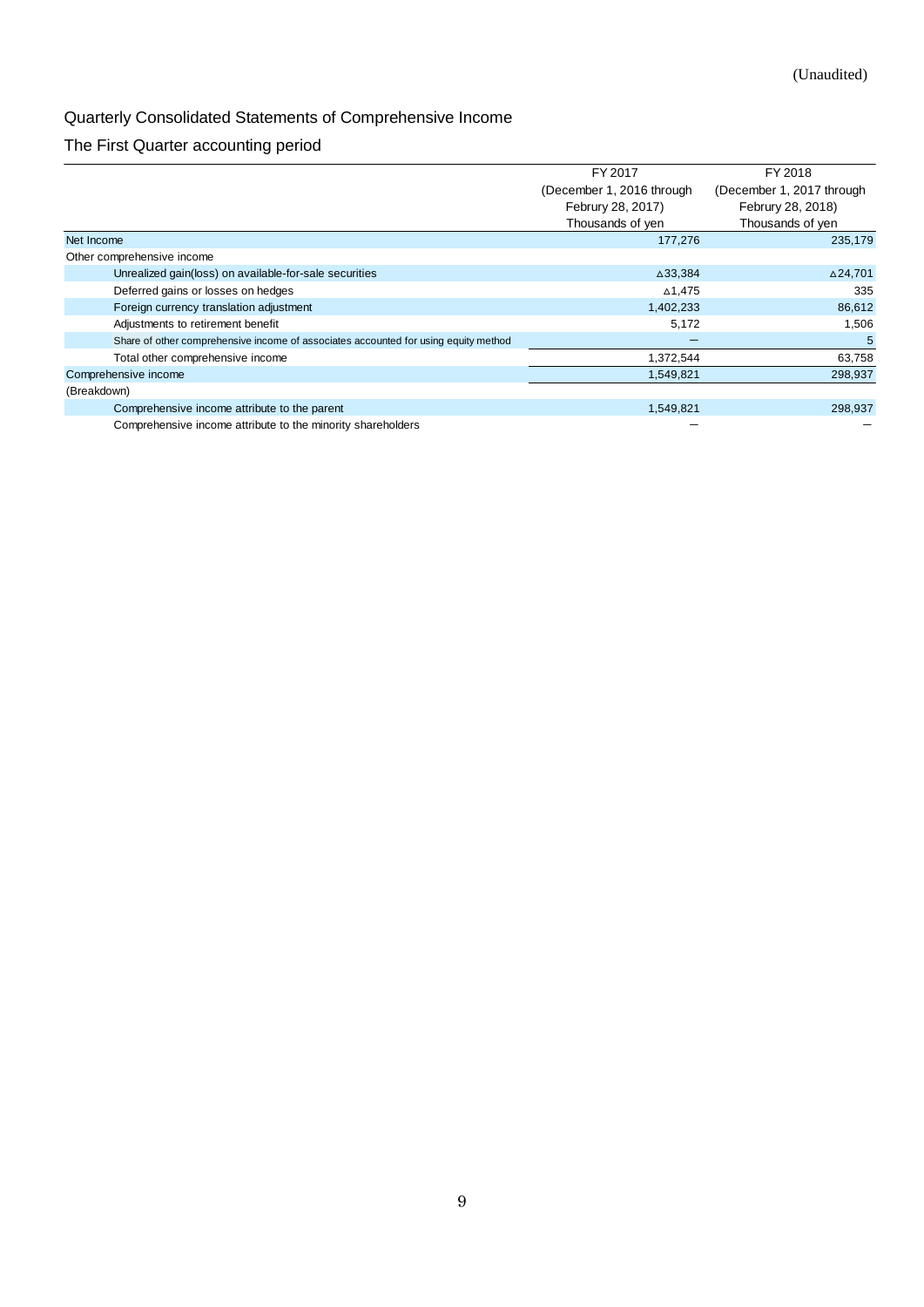## <span id="page-9-0"></span>**(3) Notes regarding Quarterly Consolidated Financial Statements**

<span id="page-9-1"></span>[Notes on assumption of going concern] Not applicable.

<span id="page-9-2"></span>[Notes on a Significant Change in Shareholders' Equity] Not applicable

<span id="page-9-3"></span>[Segment Information]

- 1. The First quarter of FY 2017 (December 1, 2016 through February 28, 2017)
	- (1) The information on net sales, income or loss by reportable segment

|                                     |           |                           |           |            |                        | (Thousands of yen)              |
|-------------------------------------|-----------|---------------------------|-----------|------------|------------------------|---------------------------------|
|                                     |           | <b>Reportable Segment</b> |           |            |                        | Consolidated                    |
|                                     | Japan     | Asia                      | EU and US | Total      | Adjustment<br>(Note 1) | Statement<br>Amount<br>(Note 2) |
| <b>Net Sales</b>                    |           |                           |           |            |                        |                                 |
| Sales to external<br>customers      | 6,574,279 | 1,762,626                 | 1,240,194 | 9,577,100  |                        | 9,577,100                       |
| Inter segment sales<br>and transfer | 477,412   | 627.843                   | 20,090    | 1.125.346  | ∆1,125,346             |                                 |
| Total                               | 7,051,692 | 2,390,470                 | 1,260,285 | 10,702,447 | ∆1,125,346             | 9,577,100                       |
| Segment income                      | 274,226   | 86,868                    | ∆4,009    | 357,085    | △80,922                | 276,163                         |
| (A A A)                             |           |                           |           |            |                        |                                 |

(Notes)

1. Adjustment of △80,922 thousand yen includes △77,948 thousand yen-corporate expenses that are not distributed to each reportable segment and other △2,974 thousand yen.

2. The amounts for income or losses in the reportable segments were subsequently adjusted with the amount of operating income on the quarterly consolidated profit and loss statement.

## 2. The Third Quarter of FY 2017 (December 1, 2017 through February 28, 2018)

(1) The information on net sales, income or loss by reportable segment

| (Thousands of yen)                  |                           |           |           |            |                        |                                        |
|-------------------------------------|---------------------------|-----------|-----------|------------|------------------------|----------------------------------------|
|                                     | <b>Reportable Segment</b> |           |           |            |                        | Consolidated                           |
|                                     | Japan                     | Asia      | EU and US | Total      | Adjustment<br>(Note 1) | <b>Statement</b><br>Amount<br>(Note 2) |
| <b>Net Sales</b>                    |                           |           |           |            |                        |                                        |
| Sales to external<br>customers      | 6,949,110                 | 1,687,598 | 1,446,093 | 10,082,802 |                        | 10,082,802                             |
| Inter segment sales<br>and transfer | 561,900                   | 853,857   | 13,994    | 1,429,752  | △1,429,752             |                                        |
| Total                               | 7,511,010                 | 2,541,455 | 1,460,087 | 11,512,554 | ∆1,429,752             | 10,082,802                             |
| Segment income                      | 275,605                   | 144,954   | 35,701    | 456,261    | ∆97,105                | 359,156                                |

(Notes)

1. Adjustment of △97,105 thousand yen includes △73,837 thousand yen-corporate expenses that are not distributed to each reportable segment and other △23,268 thousand yen.

2. The amounts for income or losses in the reportable segments were subsequently adjusted with the amount of operating income on the consolidated profit and loss statement.